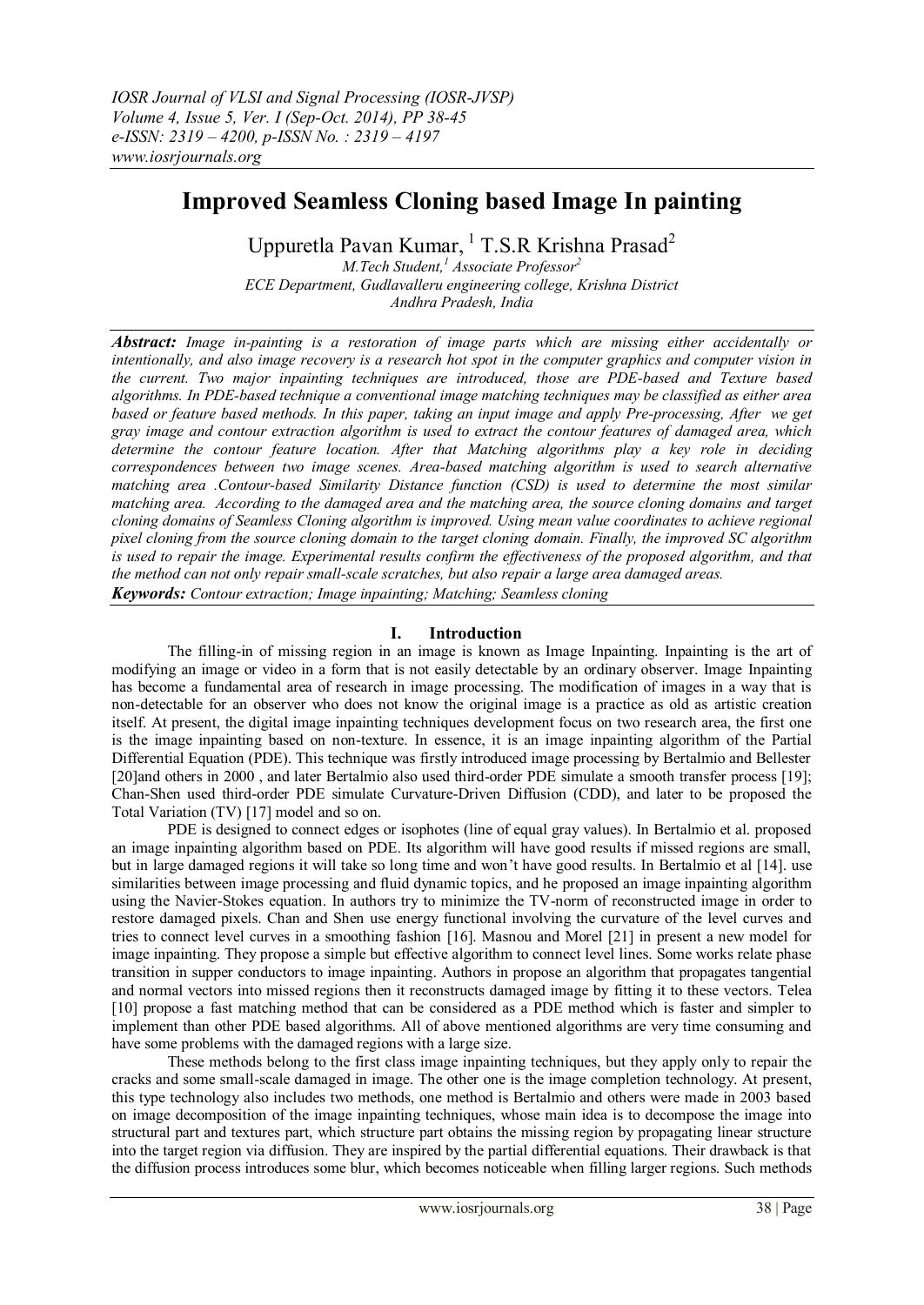are used by literature, but it used global search methods to lead to repairing time long, therefore, the above algorithm, remains to be further studied. Another method is first proposed to use exemplar -based texture synthesis techniques by Criminisi and others in 2003 [15], the main idea of this type algorithm is to select a pixel point to come from border of the damaged area, this point as the center, according to the image texture features [11], select the texture block of the appropriate size, and then search for the damaged area with the most similar texture matching block to replace the texture block [9]. Later, Harrison [18] also proposes a templatebased algorithm to remove the unwanted target, but this algorithm makes image line structure to become blurred. Drori and others propose a image completion algorithm based on fragments [13] , the algorithm is the use of self-similarity principle, use a method of from coarse to fine to iterative approximation the regional of missing information, although we have had good inpainting results, but the algorithm use the global search strategy to ignore the image local similarity, affect the image inpainting quality. Although the literature gives a fast algorithm, it repairs the visual effects of the image to decrease correspondingly. The second category image inpainting techniques can repair the damaged large areas, but there are still some problems. In recent years, the mean value coordinates theory [12]and adaptive grid [8] have been proposed, a seamless cloning beginning to appear in the field of image reproduction and image fusion [7], although theory and algorithms are being developed. But it for the performance of image fusion to effectively overcome the short comings of wavelet analysis, for image inpainting provides new ideas and solutions. This paper is based on the above theory and algorithm, to propose a new image inpainting algorithm based on contour features and improved SC. The image inpainting algorithm flowchart is shown Figure 1.



**Figure 1.**Image inpainting algorithm flowchart.

Image pre-processing, it is a sequence of operation process of remove certain specific targets in the inputting image ,image gray change, extract contour feature of the grayscale image, get contour features map. Image pre-processing can ensure the contour feature recognition and accuracy of the contour feature area-based matching, to improve the image inpainting quality.

First of all, the missing region is marked by the user and the accompanying target region whose center is that of the region is defined with a given thickness. Then the target region is compared to the all the possible region whose center is outside the target region in the sense of area-based matching [2]. Finally seamless cloning makes the boundary smooth.

Area-based matching, that is to use contour feature extraction algorithm to extract contour, to use a certain degree of matching strategy, to search for the best matching area.

Cloning algorithm [1] is provided the source cloning domain and target cloning domain to copy and fused by area-based matching algorithms, to get a full new image.

As shown above, the proposed method consists of two parts, that is, Area based matching and seamless cloning [5] which are explained in following subsections.

The organization of the paper is as follows. The existing matching algorithms is presented in section 2.The improved seamless cloning method is accessible in section 3.Chapter 4 deals with proposed method. Experimental results are represented in section 5 where a comparative study is done. Finally Chapter 6 describes conclusion and future scope.

## **II. Matching Algorithms**

# **A. Composite Area Based Image Matching Method**

The method is a composite technique where first the similarity measure between template window and search window is found by normalized cross correlation technique. Few best matches are selected for the template window from the search sub-windows, considering the largest normalized cross correlation coefficient.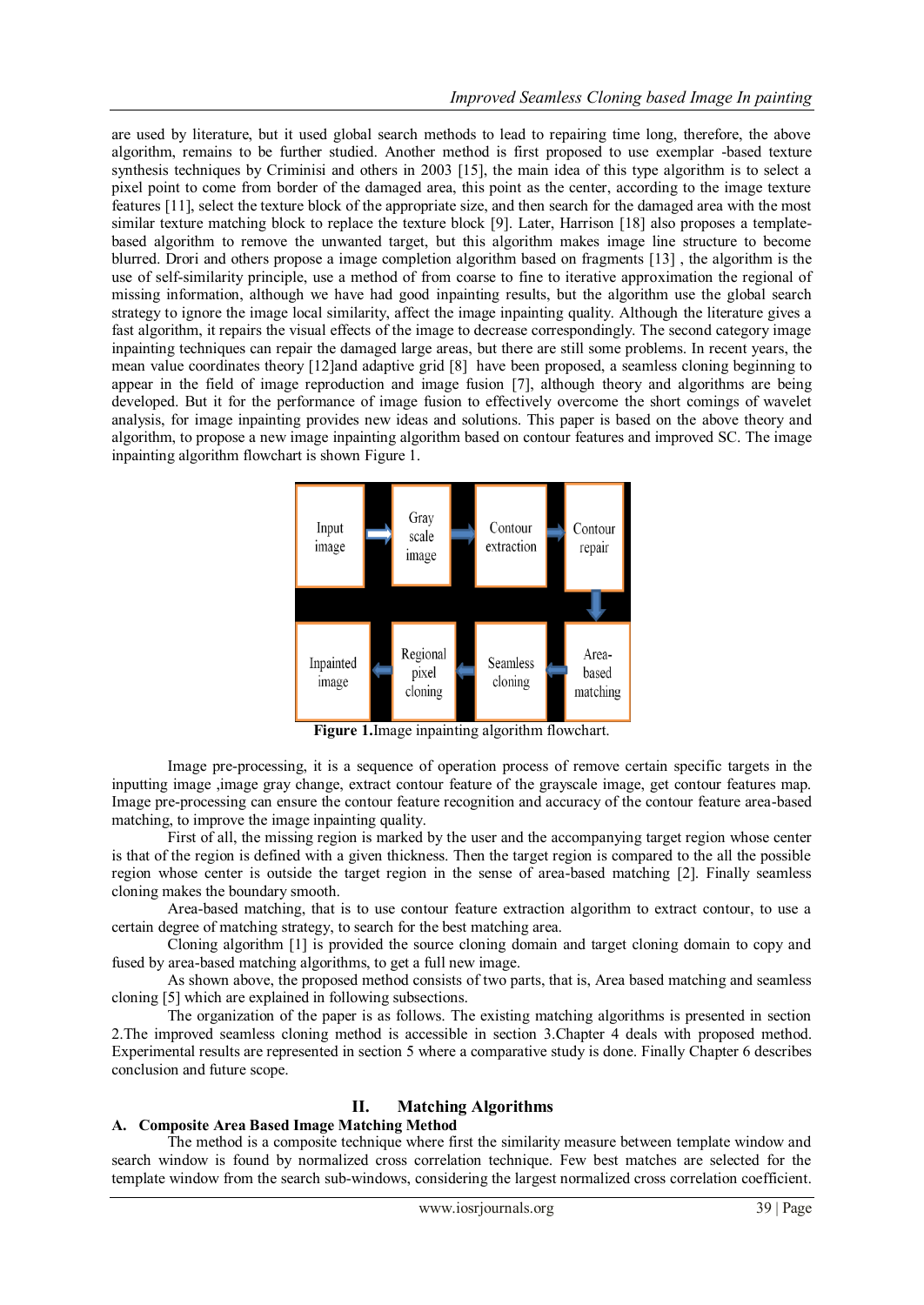Further edge map is obtained for stereo image pair using canny edge detector. The matches for the template window are filtered using Hausdorff distance technique [3]. Further texture analysis of the same template window and selected search windows is the third measure to decide the accurate match. Texture analysis is done with the co-occurrence matrices which is a two dimensional histogram of the occurrence of pair of intensity value in a given spatial relationship. With this composite method dense point to point correspondence can be achieved with greater accuracy.

This method is tolerant to radiometric distortions and parallel processing of the three techniques will improve the speed.

#### **B. Band Matching**

The missing region is manually marked. In Figure: 2 show the white region is the marked missing region and the red contour is its boundary.

Accordingly the target band is formed with the given region and thickness. The target band is compared to all the possible source bands whose shape and thickness are the same as those of the target band but the center is outside the target region.

Among the candidates, the optimal band is chosen as the one with minimum SSD value.

$$
SSD_k = \sum_{i=1}^{N} ((R_i^S - R_i^t)^2 + (G_i^S - G_i^t)^2 + (B_i^S - B_i^t))
$$
\n
$$
(1)
$$

Where S and t stands for the source and target bands respectively. R, G and B mean the color channels. k is the index of a source band and N is the number of pixels belonging to a band.

The selected band region is then copied into the blank region. Figure 2 shows an example of band in-painting process.



**Fig. 2:** An example of the band matching.

(a) The target region is marked. (b) The target band (blue) is compared to the source ones (green).

(c) The band with minimum difference (green) is found. (d) The blank region is filled with the image of the optimal band.

#### **C. Contour Extraction**

Contours and line drawings have been an important area in image data processing. In many applications, e.g., weather maps and geometric shapes, it is necessary to store and transmit large amounts of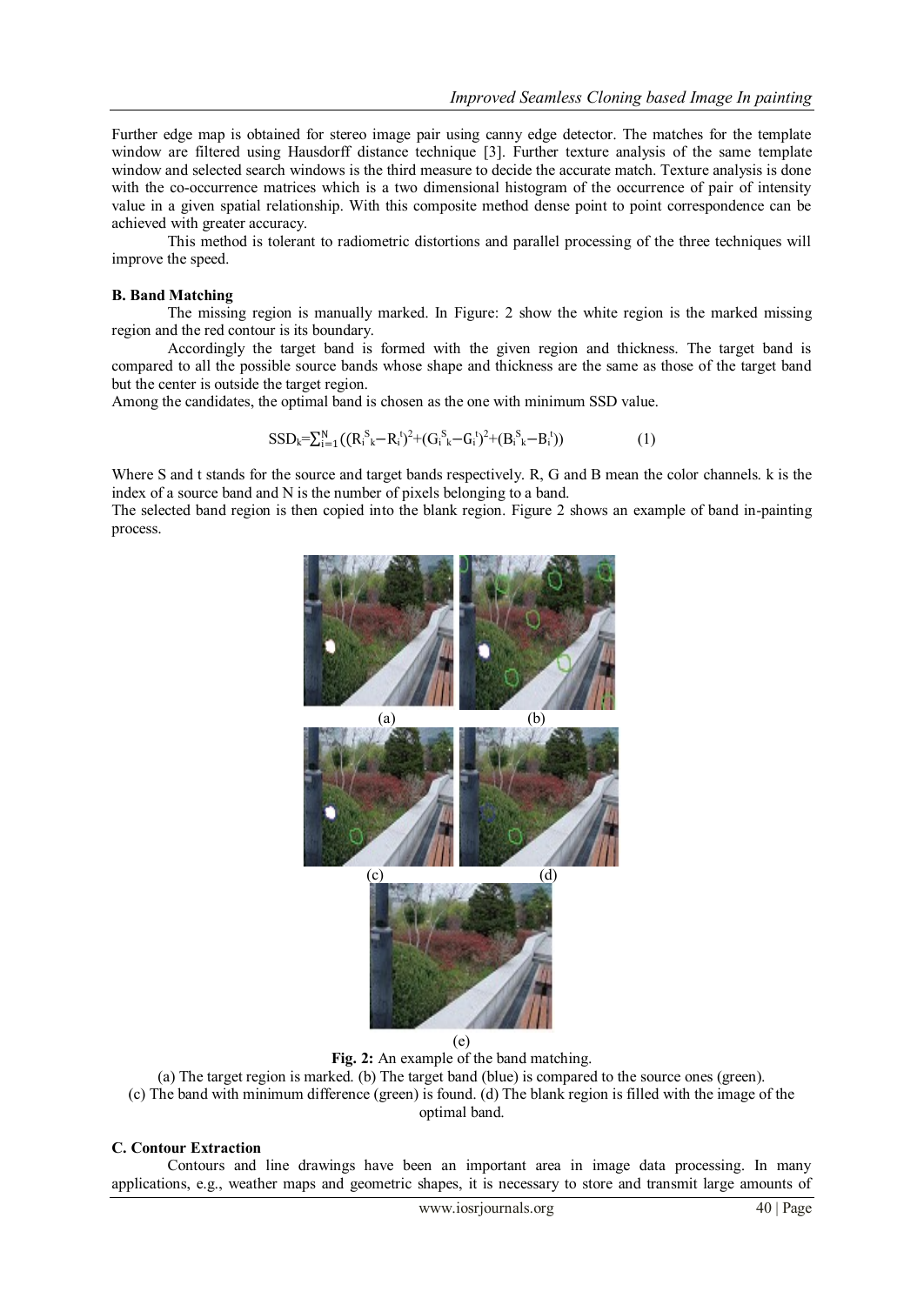contours and line drawings and process the information by computers. Several approaches have been used to extract and encode the boundary points of contours and line drawings. Contour feature information is simple and feature point is little, using area-based matching based on the contour feature is conducive to shorten the matching time. The main purpose of the contour extraction is to make preparation for the area-based matching. The essence of the contour extraction [4] is that the contour feature image contains only 0 and 1 two kinds gray values based on the grayscale images, to use the 256 X 256 image as an object, the contour features image is a binary matrix. The contour extraction feature algorithm steps are as follows:

(1) Scan grayscale images after the image pre-processing, to detect the gray-level value of grayscale image.

(2) Binary image is established. The getting image can be constructed that pixels above the threshold are foreground ("1") and below the threshold are background ("0").Binary images are images whose pixels have only two possible intensity values. They are normally displayed as black and white. Numerically, the two values are used 0 for black and 1 for white. Which received two value matrix, according to two matrices can be established the binary image.

(3) Contour extraction of the damaged area can create the mask is established. According to received binary image to establish the mean value coordinates, and in accordance with certain rules to determine the boundaries of the region, automatically distinguish between contour and regions, so as to establish contour feature of the masked area.

Contour feature extraction results shown in Figure 3.



**Figure 3:** Contour feature extraction

## **D. Contour Extraction feature depends on Area matching algorithm**

The purpose of area-based matching algorithm is to select matching area of the appropriate size with the contour feature of the image damaged area, and then search the best matching area to fill the damaged area. using contour-based feature similarity distance function (CSD) to determine the best matching area, set the contour region of the damaged image as the target cloning domain A, its matching region as the source cloning domain B, and then using Improved Seamless Cloning algorithm to achieve the image inpainting. The main steps of area-based matching algorithm based on contour feature as follows:

(1) Contour extraction algorithm is used to extract contour feature, and through the mean value coordinates to establish the location coordinates and size of the damaged area (i.e. to be filled region).

(2) Search for matching area and identify alternative matching area. Selected to be filled area surrounding a pixel as the center, in turn pushed out, the matching pixels can change with the different shapes of to be filled region edges, until meet the size of be filled region. According to this search strategy will have n matching area, and then matching area as an alternative matching area of to be filled area.

(3) Alternative matching area is determined. Determine the one-to-many alternative matching area; search the global image to match, and using CSD to determine the alternative matching area. Provide to judging basis of to be filled area and matching area whether the best, using formula (2) to judge it.

$$
\delta = \sqrt{\frac{1}{n^2} \sum_{n} \left[ (I_R^A - I_R^B)^2 + (I_G^A - I_G^B)^2 + (I_B^A - I_B^B)^2 \right]}
$$
\n(2)

Where, n is the total number of pixels in the to be filled area, I is the pixel brightness value, R, G and B representing respectively the three color components, the A and B respectively are to be filled area and alternative matching area.

In the n alternative matching area, select the minimum  $\delta$  in the above calculation results, it corresponds the matching area B is the best match of to be filled area A.

The mean value coordinates is used to determine location coordinates [6] of the matching area after determine the alternative matching area.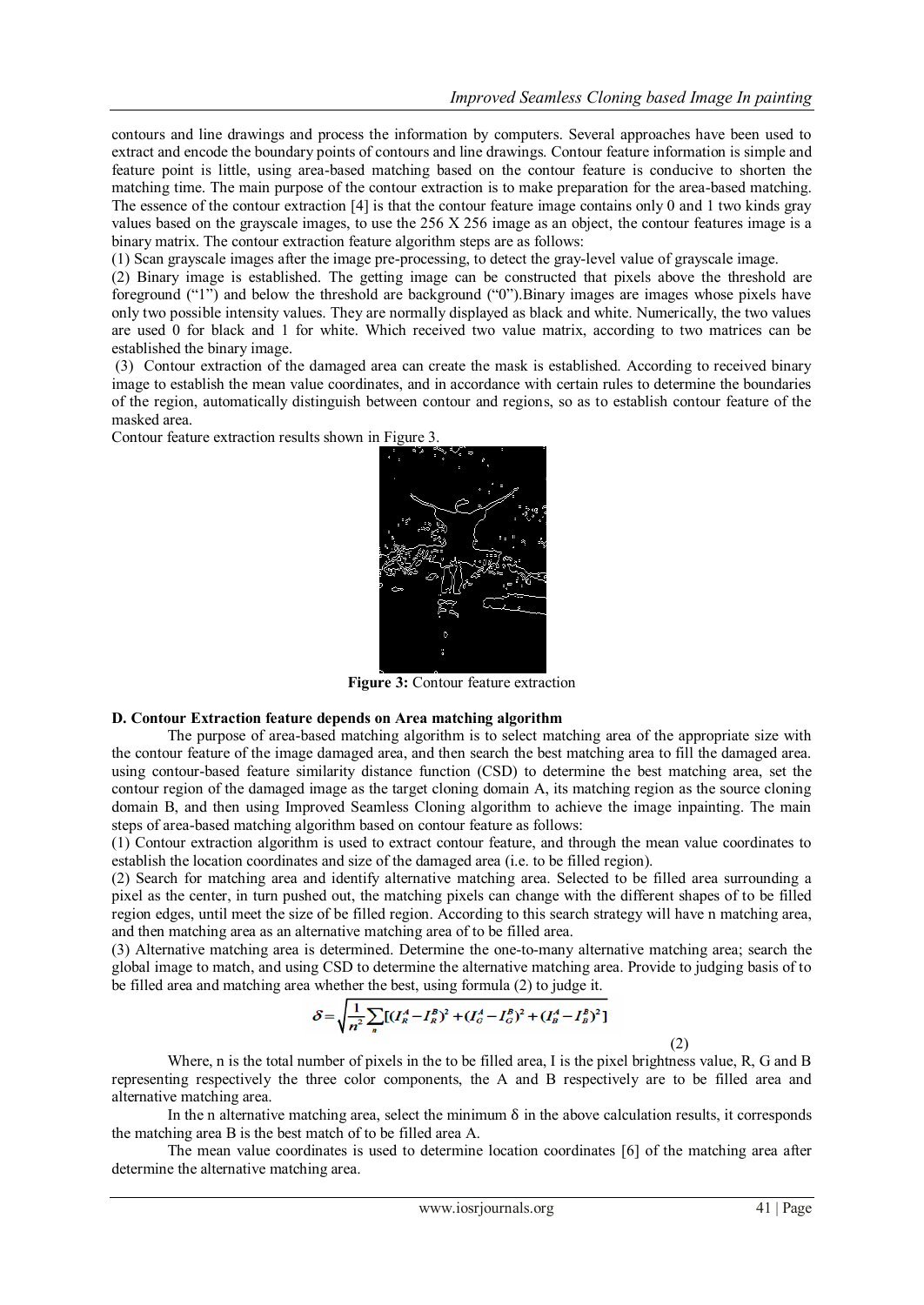Area-based matching method based on contour feature, make binary image contour as the feature, the amount of feature information significantly reduced, it will help shorten the matching time, to achieve real- time processing. The similarity distance function based on contour feature full play the characteristics of gray-scale images, avoid the links of set the threshold according to experience, lead to method more intuitive, fast.

## **III. Improved Seamless Cloning Method**

The principle of traditional SC algorithm is that using the target cloning domain of an image A and the source cloning domains of the other image B to copy fusion, use two images to achieve the image inpainting, while this paper algorithm improvements is to use only a damaged image to achieve image inpainting.

## **A. Resolved restoration area**

Area-based matching algorithm based on contour feature is used to determine the damaged area A and the matching area B in a to be repaired image, set the damaged area A as the target cloning domain, set matching area B as the source cloning domain, after determine the source cloning domain and the target cloning domain, using the improved mean value seamless cloning algorithm to achieve cloning, so that A=B, and then fusion methods of mean value seamless cloning algorithm to achieve the regional A seamless repair.

## **B. Use Seamless cloning algorithms to image inpainting**

Let B ⊂ R<sup>2</sup> be the source cloning domain of the image C and A ⊂ R<sup>2</sup> be the target cloning domain of the image C. We can remember as follows:

$$
g: A \rightarrow R
$$
,  $f * : B \rightarrow R$ .

Let P<sub>B</sub> ⊂ B is the source cloning domain patches, the aim of seamless cloning is cloned P<sub>B</sub> into the target cloning domain  $P_A \subset A$ .

Seamless cloning essentially computes a function:  $PA \rightarrow R$ , and solving the Poisson equation:

 $\Delta f = \text{Div}\nabla g$ w/ Dirichlet boundary conditions:

f |  $\partial pA = f *$ 

In other words, seamless cloning seeks a function f that agrees with the target domain∂p<sub>A</sub>, whose gradient field is as close as possible to that of the source image g.

Solving the above Poisson equation is equivalent to solving the Laplace equation:

 $\Delta f' = 0$ w/ Dirichlet boundary conditions:

$$
f' | \partial pA = f * - g
$$

Consider a point  $x \in p_A$  with boundary

 $\partial pA = (p0, p1, p2 \dots pm = p0).$ 

The mean - value interpolant obtaining the values  $f * (pi) - g(pi)$  at the boundary  $|\partial p_A|$  is given at point x by :  $r(x) = \sum_{i=0}^{m-1} \lambda i(x) (f * (pi) - g(pi))$  (3)

Where:

$$
\lambda i(x) = wi / \sum_{i=0}^{m} w j, i = 0, ..., m - 1;
$$
  
wi = (tan(ai – 1/2) + tan(ai/2)) / ||pi – x||

$$
W1 = (\tan(\text{at} - 1/2) + \tan(\text{at} / 2))/||p1|
$$
  
ult of mean value cloning is then given similarly to eq. (4) by

The result of mean value cloning is then given, similarlyto eq. (4), by

$$
f(x) = g(x) + r(x)
$$
\n<sup>(4)</sup>

MVC Seamless Cloning Algorithm: 1: {pre-processing stage}

2: for each pixel  $x \in p_B$  do

3: {compute the mean-value coordinates  $\lambda i(x)$  and  $\partial p_B$ }

 $4:\lambda O(x)$ , …,  $\lambda m - 1(x) = MVSC(x, y, \partial p_B)$  // Mean coordinates of the calculation and storage 5: end for

6: for each new  $p_{A}$ do

7: {compute the differences along the boundary}

8: for ∂p<sub>i</sub> each vertex p<sub>i</sub> do

9:  $h = f * (pi - g(pi))$ 

10: end for

11: for,  $\partial p_A$  each vertex  $x \in P_A$  do

12: {evaluate the mean-value interpolant at x }

13:  $r(x) = \sum_{i=0}^{m-1} \lambda i(x)$ . h //Assignment

14:  $f(x) = g(x) + r(x)$ 

$$
15: end for
$$

16: end for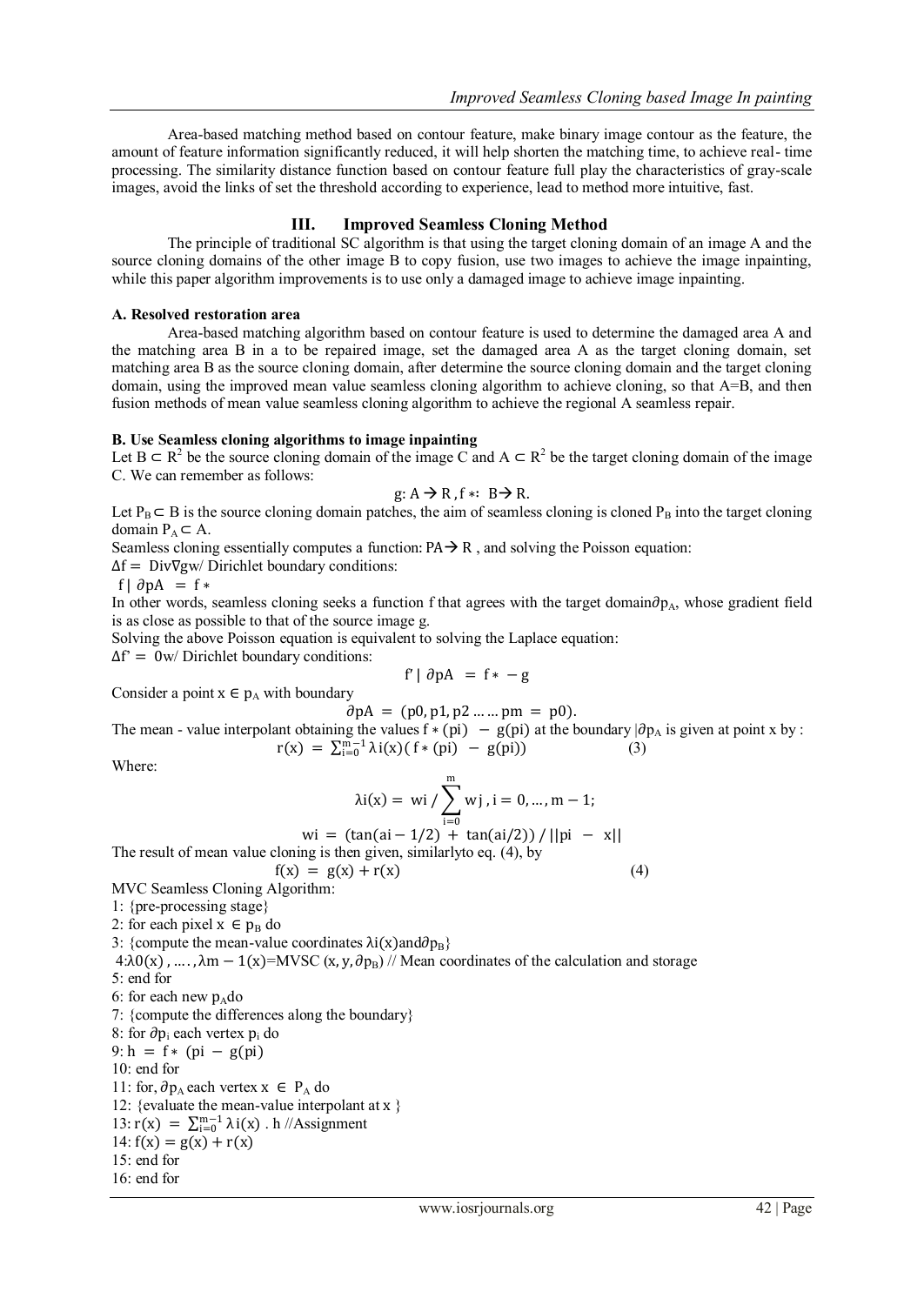At last, seamless cloning algorithm is used to complete the image inpainting.

# **IV. Improved Seamless Cloning Based Image Inpainting**

In this paper area-based matching method based on contour feature is used, the method is good and is basis improved Seamless Cloning algorithm. SC algorithm is achieved by the cloning between the source cloning domains and the target cloning domains, the real repair seamlessly.

Algorithm steps are as follows:

(1) Input image and pre-processing, to get gray-scale image, Remove the specific goals in the inputting image, as well as gray changes.

(2) Extract the contour features of gray-scale image using Contour extraction algorithm, to determine the repaired region and contour in the binary image.

(3) Mean value coordinates is established, accurate determine the location coordinates and size of to be repaired contour feature region.

(4) Area-based matching algorithm based on contour feature is used to search alternative matching area, and use the formula (3) to determine the alternative matching area.

(5) To determine transformation parameters between the damaged area and the matching area, the least square method is used and provides the basis for the next phase the mean value seamless cloning.

(6) According to the information of the damaged area and match area are provided by area-based matching algorithms to determine respectively target cloning domain and the source cloning domain in SC.

(7) Mean value coordinates is used to achieve regional pixel to clone from the source cloning domain to the target cloning domain.

(8) Finally, this paper improved SC algorithm is used to achieve image inpainting to get the whole image.

## **V. Experimental Results**

In order to verify the effectiveness of image inpainting algorithm which based on contour features and improved SC in this paper, we use three group experiments and three natural scene images with different level damage. As shown in Figure 4, three images (a), (b) and (c) respectively exists bungee image, tree, and writing text and as the inputting image. The three images (a), (b) and (c) in figure 5respectively is the result figure after removing specific target. We use these images to extract the contour feature, and then determine the damaged area contours. Figure 6 (a), (b) and (c) three images use traditional methods to repair the whole image, which is based on PDE, although it is able to complete the image inpainting, but after compare with the original image, to find the repaired image exist white spots. Figure 6 (d), (e) and (t) three images were adopted this paper algorithms to repair the image, compare with the original image and the traditional methods repaired image, to find image does not exist white spots. Obviously, by comparing this paper algorithm with the traditional method, this paper algorithm not only achieve good results in repairing small scale and large-area damaged region, but also provide a very good solution to the white spots and other issues which are left by the traditional method to repair damaged images.

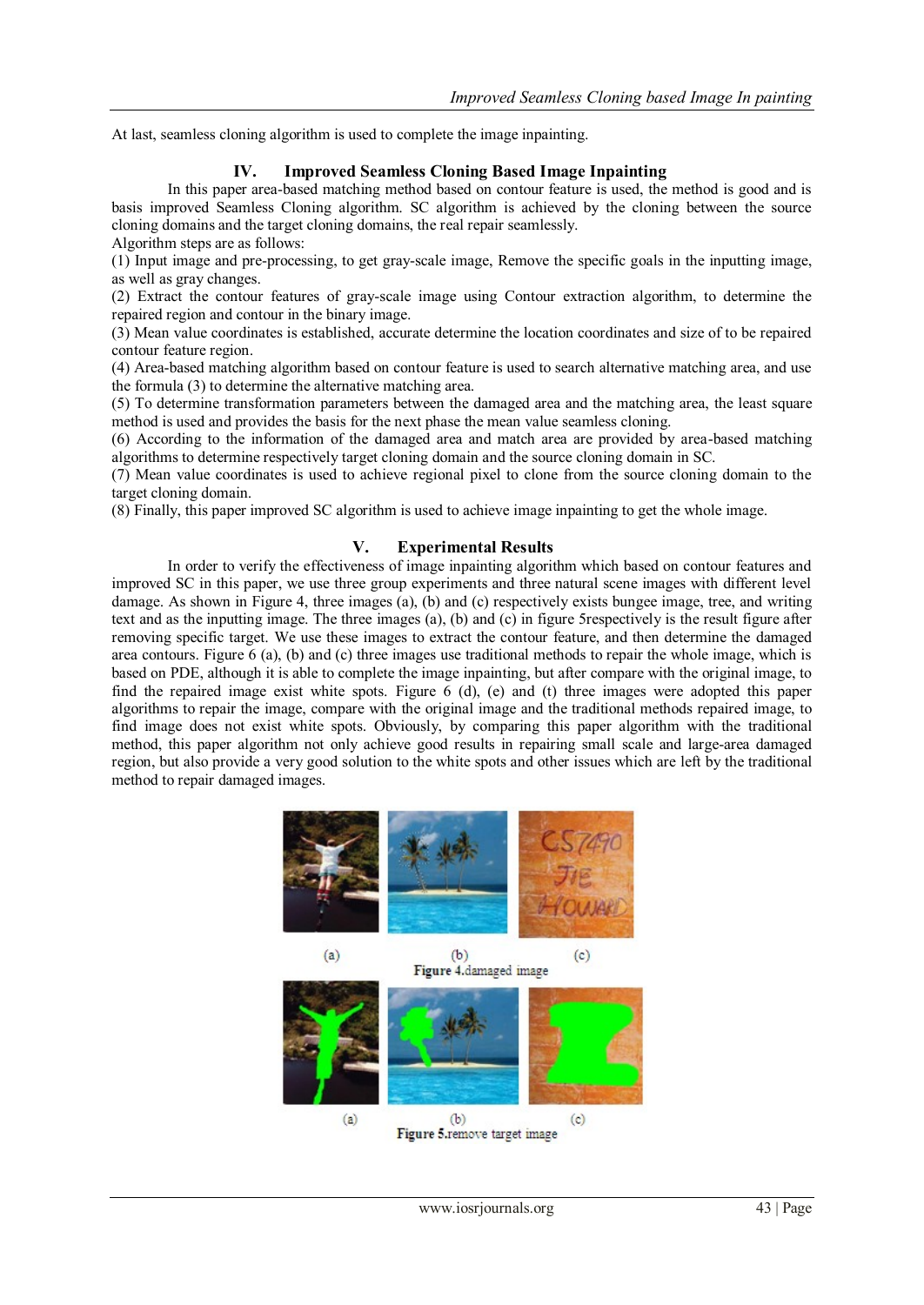

 $(d)$  -  $(f)$  this paper method

Experimental results show that this paper algorithm not only can repair small-scale damaged digital images, but also can fill and repair a large pieces of blank space on the image, and supply a very good solution to white spots and other issues left by the traditional method, achieve a complete smooth and no-slit image inpainting and improve the image inpainting quality.

#### **VI. Conclusion And Future Scope**

The existing image completion algorithms are time consuming, and the results are not satisfactory. This paper presents an image inpainting algorithm based on contour features and improved SC. It not only make the damaged area and the matching area match exactly, but also achieve to repair the image small spots, scratches and the wide spread damaged region perfectly. Region matching method based on contour feature is the current research focus, but matching algorithm complexity is higher. Image cloning fusion based on Seamless Cloning is a new, rapid cloning and fusion method; it can quickly achieve the perfect image inpainting after using the relationship image of contour features area-matching. Looking for the future, image inpainting techniques should improve the matching speed, accuracy inpainting quality and other aspects of the damaged area.

#### **Acknowledgements**

The authors place on record their thanks to the authorities of Gudlavalleru Engineering College, A.P for the facilities they provided.

#### **References**

- [1]. Shrilaxmi Deshpande &Shalini Bhatia. "Image Inpainting Using Cloning Algorithms" [J] International Journal for Image Processing (IJIP), Volume (6): Issue (6): 2012.
- [2]. JyotiJoglekar, Shirish S. Gedam. "Area Based Image Matching Methods"[J].International Journal of Emerging Technology and Advanced Engineering. ISSN 2250-2459, Volume 2, Issue 1, January 2012.
- [3]. Joglekar J. V, Gedam S. S., Area Based Image Matching Technique using Haudorff distance and Texture analysis, ISPRS WG III/4 International conference PIA11 , Technical University of Munchen, Germany, 2011.
- [4]. Panagiotis Gioannis. "Automatic Contour Extraction from 2D Images" Applied Medical Informatics Original Research, Vol.28, No.1 / 2011. pp: 9-15.
- [5]. Zhen Hua, Yewei Li &Jinjiang Li. "Image Inpainting Algorithm based on Contour features and Improved MVSC" [J] International Conference on Computer Design And Applications (ICCDA), Volume (1) ,2010. Pp-212-216.
- [6]. FarbmanZeev, Hoffer Gil, LipmanYaron, Cohen-Or Daniel, Lischinski Dani."Coordinates for Instant Image Cloning". ACM Transactions on Graphics - TOG, 07300301, 2009, 28: 67-67.
- [7]. Subin Lee and YongduekSeo. "Image In-painting by Band Matching and Seamless Cloning" [J]. Korea Science and Engineering Foundation (KOSEF) Appl.Math, 2006, pp-364-369.